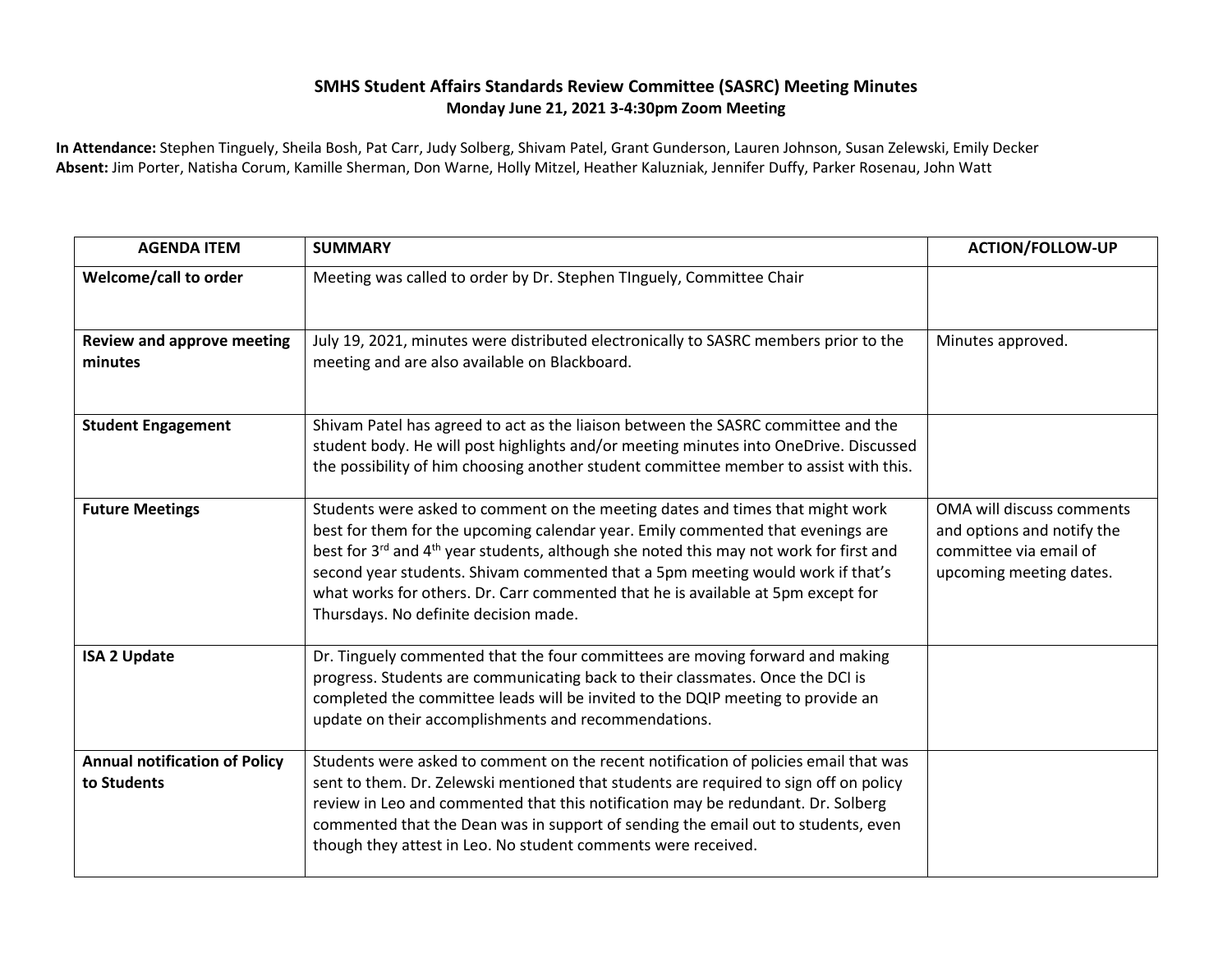| <b>The Purple Book</b>                                                    | At a previous meeting Dr. Carr shared a document that originated at the University of<br>British Columbia. It's essentially a PDF of answers to FAQ's that was compiled by<br>current students for future students. He thought the concept was great and thought it<br>would be beneficial to share this with our students. Today the committee viewed the<br>contents of the book. This document was also brought to the attention of the ISA 2<br>Communication Committee. Dr. Carr commented that everyone who this has been<br>shared with has thought that it would be a good idea to model this. Dr. Carr would like<br>to see it in a web base format and downloadable for mobile phones. Dr. Zelewski<br>proposed that the ISA 2 committees decide if this type of format would be beneficial<br>for them. | Dr. Tinguely will bring this to<br>ISA 2 committees for their<br>input.    |
|---------------------------------------------------------------------------|--------------------------------------------------------------------------------------------------------------------------------------------------------------------------------------------------------------------------------------------------------------------------------------------------------------------------------------------------------------------------------------------------------------------------------------------------------------------------------------------------------------------------------------------------------------------------------------------------------------------------------------------------------------------------------------------------------------------------------------------------------------------------------------------------------------------|----------------------------------------------------------------------------|
| Element 10.0                                                              | Dr. Tinguely commented that the Dean has already reviewed this table.                                                                                                                                                                                                                                                                                                                                                                                                                                                                                                                                                                                                                                                                                                                                              |                                                                            |
| Element 11.0                                                              | Dr. Zelewski commented that 11.0-4 data could be pulled off reports. She agreed to<br>find the yearly reports that are sent to CSCS and provide the information to OMA.<br>11.0-6 Dr. Zelewski commented that this pertains to phase 2 and phase 3 only. The<br>academic and career advisors are on campus and would be their campus deans.                                                                                                                                                                                                                                                                                                                                                                                                                                                                        |                                                                            |
| Element 12.0                                                              | Dr. Zelewski was able to provide some of the information for 12.0-3 table. Committee<br>uncertain if the LCME is referring to internal resources and/or external resources.<br>Dr. Tinguely will reach out to the LCME for clarification as to whether this question is<br>asking for services specifically provided by UND or if we're to include external<br>resources.                                                                                                                                                                                                                                                                                                                                                                                                                                          | Dr. Tinguely will email LCME<br>for clarification on LCME<br>expectations. |
| 3.3 Funding for Recruitment<br>and Retention for Rural<br><b>Students</b> | Dr. Tinguely received some of the information needed from Jenny Duffy. He will<br>discuss this with Dr. Porter at a later date.                                                                                                                                                                                                                                                                                                                                                                                                                                                                                                                                                                                                                                                                                    |                                                                            |
| Announcements/Next<br><b>Meeting</b>                                      | August 25, 2021                                                                                                                                                                                                                                                                                                                                                                                                                                                                                                                                                                                                                                                                                                                                                                                                    |                                                                            |

**Minutes Submitted by Sheila Bosh, Accreditation Manager**